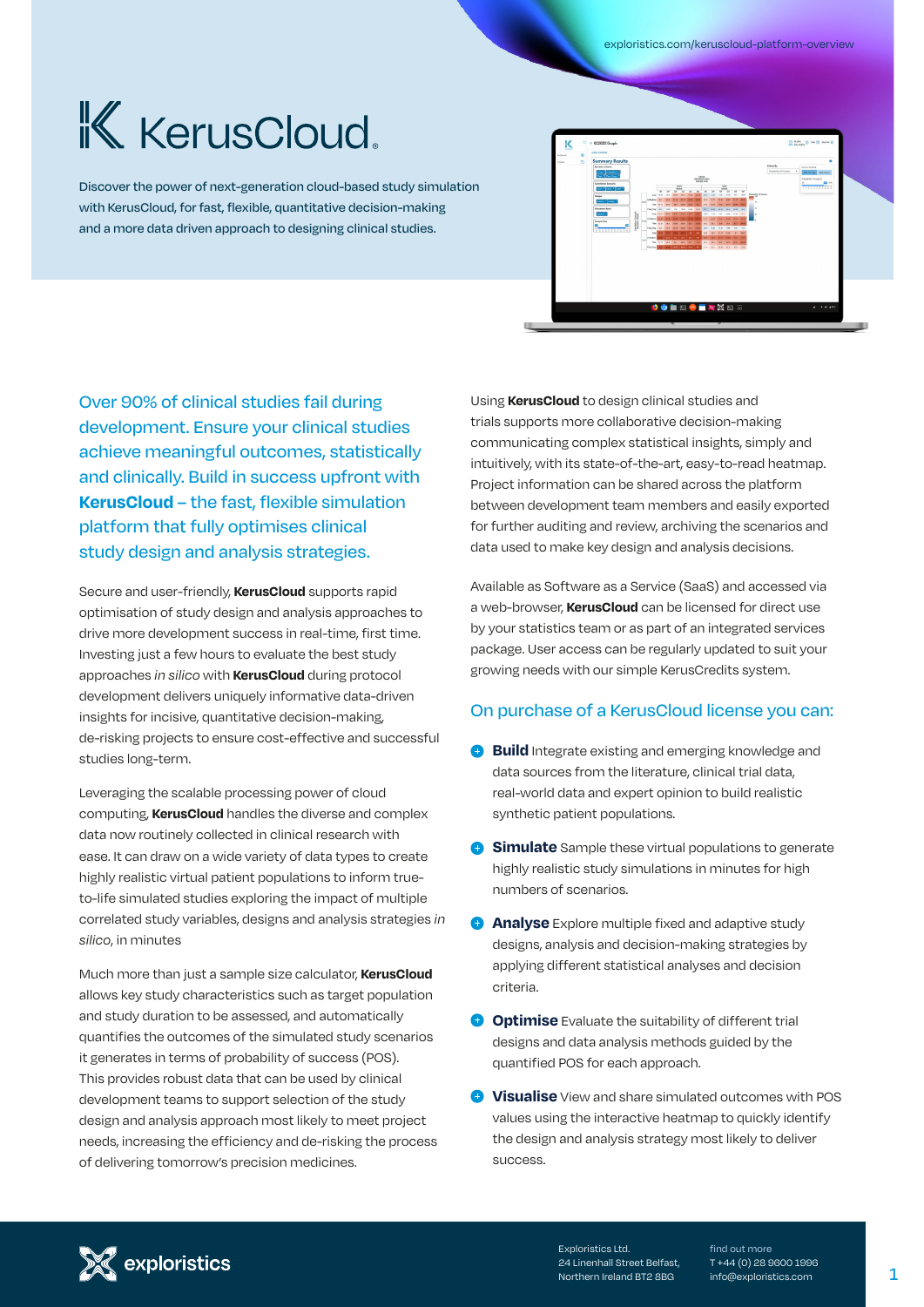## **K** KerusCloud.

Features & Benefits

**SONDO FRE** 

**Building on KerusCloud's exceptional capabilities, the Spring 2022 release now offers new innovative features to support fully optimised design of clinical studies including:**

### **NEW STUDY DESIGN FEATURE**

## **Adaptive designs**

for the evaluation of Futility, Group Sequential and Sample Size Re-estimation studies.

**Benefit** Compare fixed versus different adaptive design types to identify the optimal study design to address project needs.

### **NEW ANALYSIS FEATURE**

## **Extended analysis options**

with a broader range of commonly applied statistical tests including the Cochran-Mantel-Haenszel test (CMH) for stratifying variables, Poisson Regression Analysis with Dispersion, and ANOVA tests with optional adjustment methods such as Tukey, Sidak and Bonferroni.

**Benefit** Assess the performance of different analysis strategies to pinpoint the optimum approach, control for sources of bias and evaluate alternative options.

#### **NEW ANALYSIS FEATURE**

## **Additional decision criteria**

to quantify and define study success such as multiplicity adjustments to p-values and odds ratio for Logistic regression.

**Benefit** Improve decision-making with a wider choice of methods for controlling false positive rates in both exploratory and regulatory studies.

#### **NEW ANALYSIS FEATURE**

## **Powerful evaluation of estimands, imputation and analysis strategies**

for more realistic simulated study scenarios.

**Benefit** Generate study scenarios that closely mimic data quirks such as missingness and the intercurrent events found in real studies as well as strategies to deal with intercurrent events for more accurate quantitation of the probability of study success.

## **NEW DATA INPUT FEATURE**

## **Integrated data model builder (DMB)**

allowing direct automated input of patient level data in the form of summary data models into the KerusCloud platform.

**Benefit** Faster and more robust generation of virtual populations.

## **NEW INTERFACE DESIGN FEATURE Streamlined interface with error-free entry of study assumptions**

for an improved user experience.

**Benefit** More intuitive workflow and input data validation to prevent errors when entering study variables for more robust virtual population setup.

*Book a free one-to-one software demonstration today to discover a more data-driven approach to clinical study optimisation. Discover KerusCloud.*



Exploristics Ltd. 24 Linenhall Street Belfast, Northern Ireland BT2 8BG

find out more T +44 (0) 28 9600 1996 info@exploristics.com